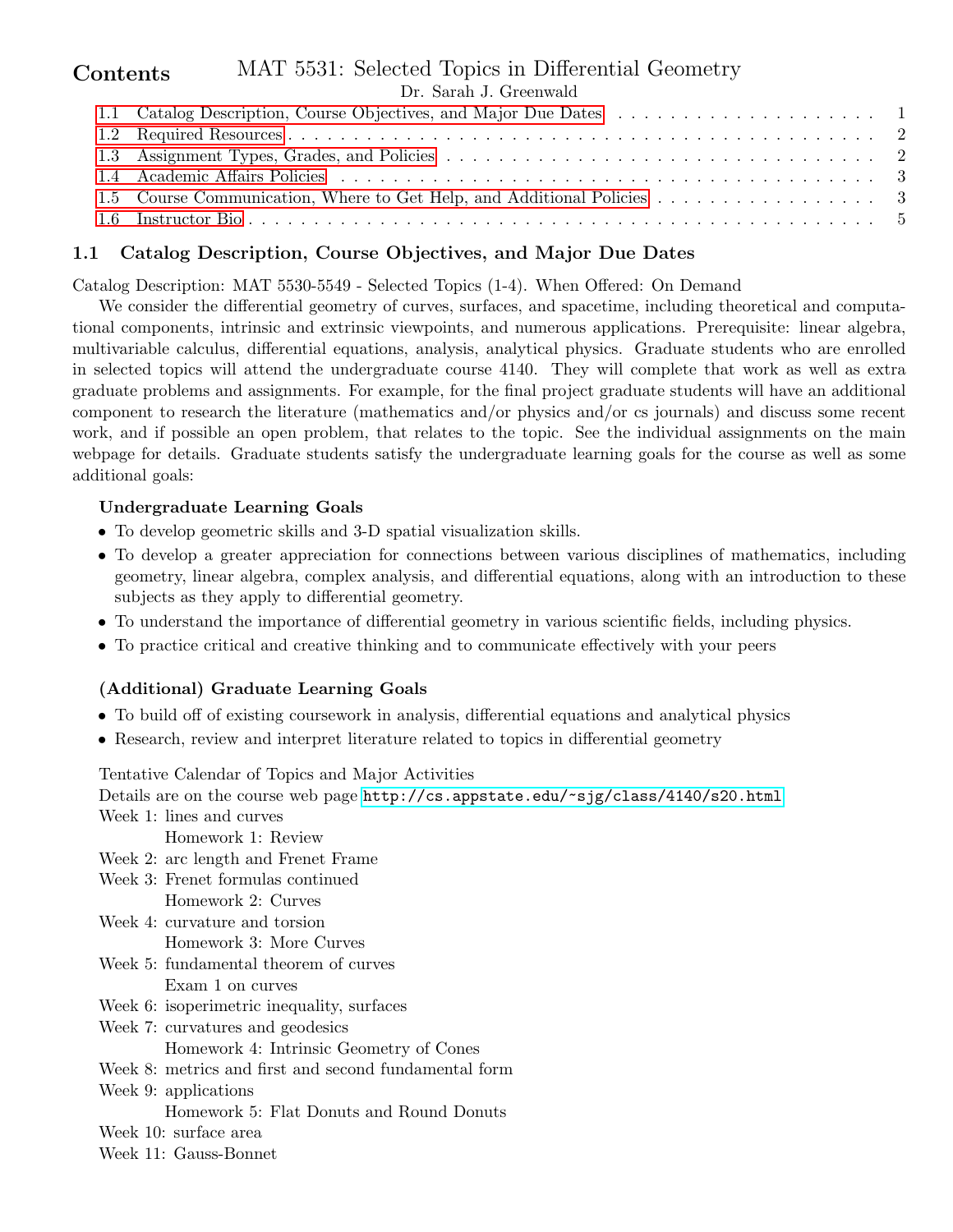Homework 6: Research and Investigate a Surface

Week 12: Christoffel symbols

Exam 2 on surfaces

Week 13: spacetime and metric tensors

Week 14: applications to general relativity

Homework 7: Research and Investigate a Metric Form: Create a Video

Reading day: exam corrections

Final exam period: final project

### <span id="page-1-0"></span>1.2 Required Resources

- Differential Geometry and Its Applications, The Mathematical Association of America Edition in 2007, John Oprea, ISBN: 9780883857489, e-book: 9781614446088
- printouts of your Maple and other work
- access to a web browser and to library editions and Maple (on-campus access is sufficient as long as you have the time to work on campus while the labs are open). There are a number of advanced books on this topic in the e-book collection such as Differential Geometry: Theory And Applications by Daqian Li and Philippe Ciarlet, 2008, 9789812771469, 9789812771476.

# <span id="page-1-1"></span>1.3 Assignment Types, Grades, and Policies

#### • Effective Class Engagement 7.5%

Attendance is required at ALL classes, and will form a portion of your grade. If you must be late to a class, or must leave early, then do still attend. You are also expected to take notes and contribute to discussions, activities, and questions in a meaningful way. Examples of engagement activities include Maple applets and paper folding activities. Asking or answering related and thought-provoking questions, coming up with creative ways of thinking about the material, and explaining the material to others are some examples of positive class engagement that will increase your grade. Appalachian's General Education Program prepares students to employ various modes of communication that can help communities reach consensus or respectful disagreement: successful communicators interact effectively with people of both similar and different experiences and values and in this course you will practice oral and written communication by interacting with your peers and me. Regardless of gender, political party, race, religion, sexuality, or more this is to be a welcoming environment, and so I want you to be sensitive and respectful to each other. Part of the welcoming environment is to keep an open mind as you engage in our class activities. Performing activities that detract from this welcoming environment or distract your neighbors or me will result in a lowered grade. If you expect to miss more than 10% of classes due to university sponsored activities then I advise you to drop the course. Any student who wants to obtain an "excused absence" must meet certain responsibilities, including providing official documentation and making up the work in advance, including homework as well as responses to in-class activities.

# • Effective ASULearn Engagement 7.5%

I mark ASULearn for a good faith effort rather than for accuracy, and indicate completion via a checkmark . The percentage of checkmarks determines the overall engagement grade. Activities may include  $\mathbb{Z}$ web pages, PDFs, files, videos, surveys, and turn-ins. Examples are readings from the book as well as the following short readings: Curves and Surfaces, both by Dogan Comez, myself and Jill Thomley, How Flies Fly: Kappatau Space Curves by Rudy Rucker, How to Create Your Own Universe in Three Easy Steps by Lawrence Brenton, and Relativity by David Brink. Checkmarks may be ones where you can manually mark the solid box activity as completed or are earned when you access an activity or receive a proficient grade by a deadline (until the relevant exam or portion of class). No lates allowed\*.

#### • Homework 30%

There are 7 homeworks over the course of the semester, which include problem sets as well as research projects that you will also share with your classmates. Your work must be turned in on or before the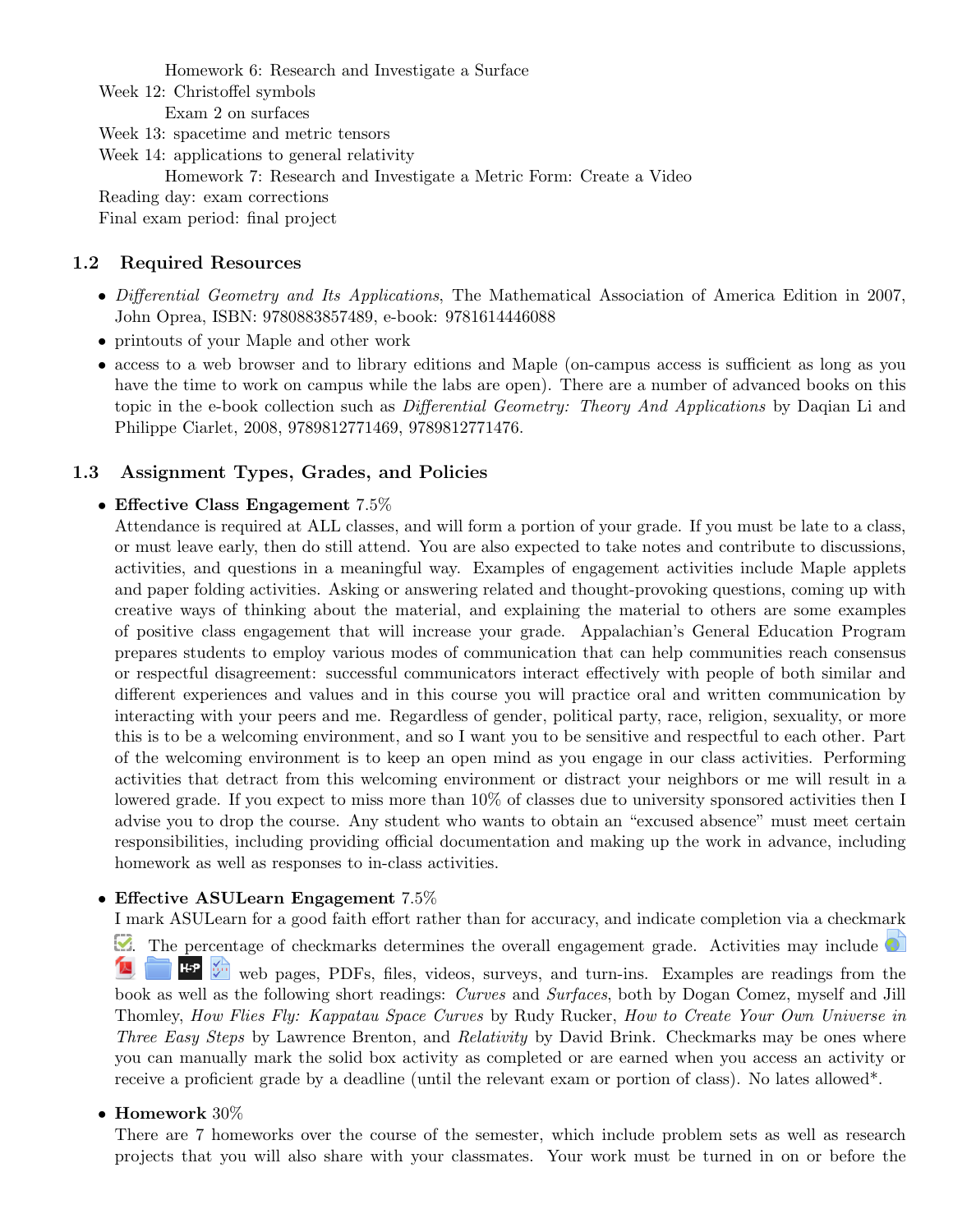due date at the beginning of class\*. To accommodate issues that may arise, the lowest homework will automatically be dropped—save this for emergencies. If you have earned a passing grade of at least 60% for every homework (including the dropped one) then you will receive +1 added on to your final average.

- Exams 40% There are two exams designed to help you solidify and make connections. To encourage exams as a learning experience, accommodate for emergencies, and help solidify your knowledge, you can turn in revisions on one exam by reading day. Otherwise, no late tests allowed\*.
- Final Project 15\%

<http://cs.appstate.edu/~sjg/class/4140/fpideas.html> You must participate to pass the class\*. Your presentation is in our assigned time during finals: Tuesday May 5, 11–1:30. As on [https://facultyhandbook](https://facultyhandbook.appstate.edu/sites/facultyhandbook.appstate.edu/files/faculty_handbook_2019.pdf). [appstate.edu/sites/facultyhandbook.appstate.edu/files/faculty\\_handbook\\_2019.pdf](https://facultyhandbook.appstate.edu/sites/facultyhandbook.appstate.edu/files/faculty_handbook_2019.pdf) "an instructor may NOT change the date or time of an examination without permission of the departmental chair and dean... Permission is granted only in case of emergency."

\* Accommodations in the determination of your final grade will be made for extenuating circumstances that are officially documented to prevent you from completing work early/on time.

The grading scale is:  $A \ge 93; 90 \le A - 93; 87 \le B + 90...$ 

#### <span id="page-2-0"></span>1.4 Academic Affairs Policies

We adhere to the University-wide syllabus and policy statements: <https://academicaffairs.appstate.edu/resources/syllabi-policy-and-statement-information>

#### <span id="page-2-1"></span>1.5 Course Communication, Where to Get Help, and Additional Policies

- Office Hours and ASULearn: My office hours are in 326 on T/H 10:15–10:30, 12:30–1:45, and 3:15–3:30. I encourage you to talk to me often in class, office hours, and on the ASULearn forums. Any changes, extra additions or cancellations are announced in class, online, and/or on my door when possible. Sometimes, if no one comes to office hours, I go down the hall to the mailroom, photocopy machine, or to talk to another professor. If I am not in my office during office hours, you should walk down the hall to look for me, and interrupt to tell me that you are there. I am always around and happy to help you during office hours unless otherwise posted. You do not need to make an appointment to use office hours—just drop by! I am happy to answer your questions, go over material you are not feeling comfortable with, or help you work on assignments. If someone else is in my office hours, join us—we'll take turns for questions. I strongly prefer that you use office hours, but if you can't make them, message me on the ASULearn private forum, which I'll try to answer at least once a day. ASULearn is also where you can view your progress in the course.
- Communicating about work for missed classes: If there is some reason you must miss a class, then keep me informed on the ASULearn private forum—need help from me forum—with any official documentation, and obtain homework and class activities from the web pages to turn in early or on time, if possible.
- Inclement weather: If the university cancels classes, check the class web pages for updated info, which may include plans for the missed class such as additional readings, problems, video meetings, Chat, and/or Forum sessions in ASULearn. Homework may still be due onto the private ASULearn forum.

The Conference Board of the Mathematical Sciences (CBMS) published a statement titled "Active Learning in Post-Secondary Mathematics Education" about the importance of "classroom practices that engage students in activities, such as reading, writing, discussion, or problem solving, that promote higher-order thinking" and our classroom is modeled after that. The purpose of engagement is to learn and practice course content and learning goals, and develop critical thinking and problem-solving skills. Making mistakes is integral to the learning process—the key is to try to continue to engage rather than give up—and this course is to be an environment in which you ask questions and offer good guesses. It is on purpose that there are problems that don't look exactly like what we did previously in order to provide you with rich settings to explore in order to learn deeply.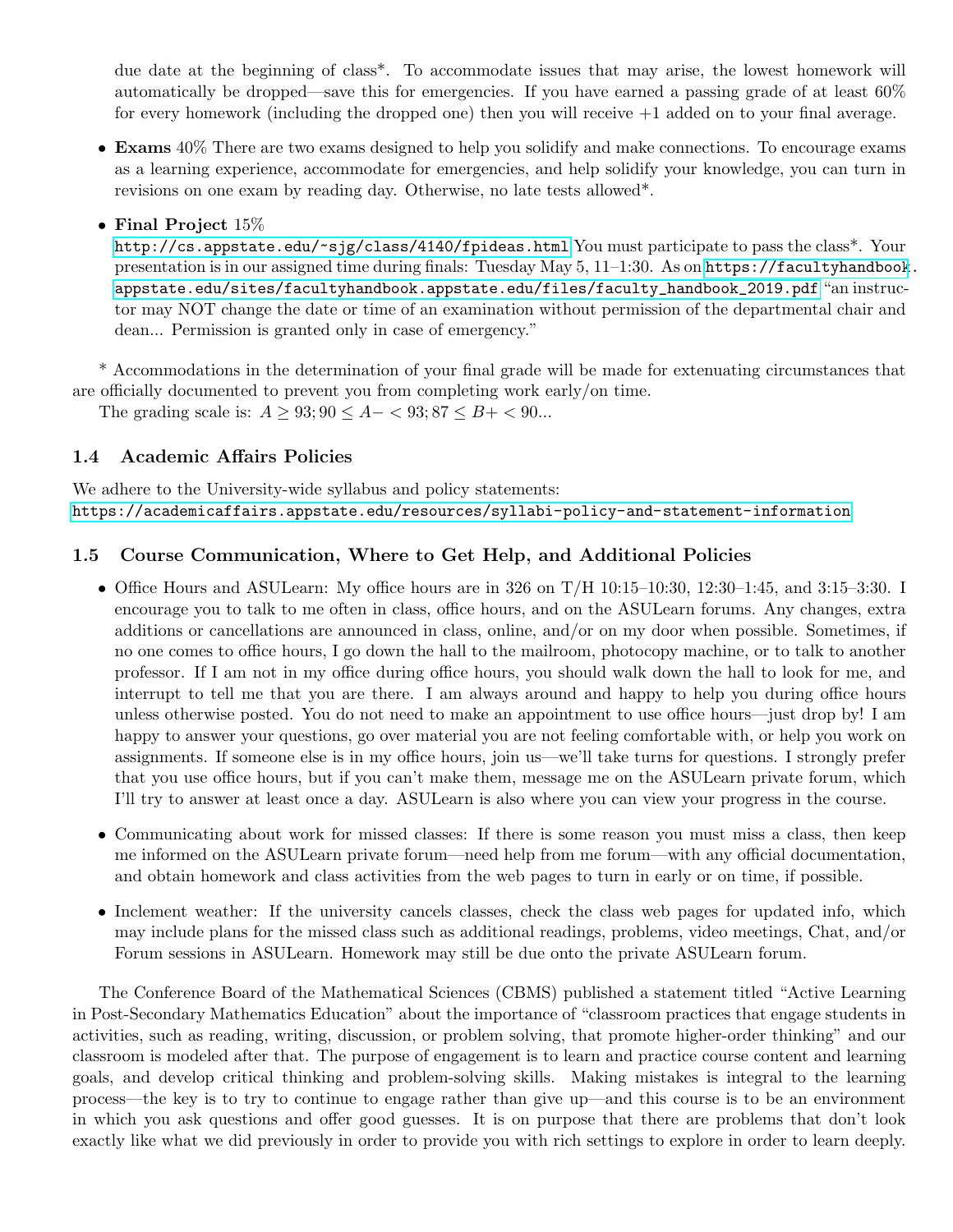Asking questions, and explaining things to others, in or out of class, is one of the best ways to improve your understanding of the material and I am always happy to help.

I believe that you have the capability to succeed in this course. As per the University-wide Statement on Student Engagement with Courses you can expect to spend (on average) 2–3 hours outside of class for each hour in class on assignments and reviewing material. If you find that you are spending fewer hours, you can probably improve your understanding and grade by studying more. If you are (on average) spending more hours than these guidelines suggest, you may be working inefficiently; in that case, you should come see me.

Many activities are designed to be completed during class and you are responsible for all material and announcements, whether you are present or not. You are also responsible for announcements made on the web pages, so check them often.

I want you to be informed about your choices regarding what you tell me about certain types of sensitive information. In situations where students disclose experiencing an act of interpersonal violence to their instructor, faculty are required to report that to the campus Title IX Coordinator, who then reaches out to the student by email offering support services. I care about you and want you to get the resources you need. I'm happy to talk with you if you decide you want that, but please be aware that if instead you'd like to explore options with someone who can keep your information totally confidential, I highly recommend the Counseling Center at 828-262-3180. They offer walk-in hours as well as after-hours coverage: <http://counseling.appstate.edu>.

- Appalachian Cares is a place to find updates about matters of student health and safety. [http://appcares.](http://appcares.appstate.edu/) [appstate.edu/](http://appcares.appstate.edu/).
- Any student who has difficulty affording groceries or accessing sufficient food to eat every day, or who lacks a safe and stable place to live, and believes this may affect their performance in the course, is urged to contact the Dean of Students, 324 Plemmons Student Union, for a list of resources and support. The ASU Food Pantry and Free Store is a free resource with pantry and personal care items, located in the Office of Sustainability on the bottom floor of East Hall.
- The library offers Research Advisory Program (RAP) sessions. [http://library.appstate.edu/gethelp/](http://library.appstate.edu/gethelp/rap) [rap](http://library.appstate.edu/gethelp/rap)
- The Learning Assistance Program provides core services including University Tutorial Services, Academic Strategy Instruction, As-U-R, ACCESS, Student Support Services, and Academic Services for Student Athletes/ <http://lap.appstate.edu/welcome-learning-assistance-program-1>
- AppSync is your one-stop connection to engagement and leadership opportunities at Appalachian State. <https://appsync.appstate.edu/>

Academic integrity is a fundamental part of the course, which includes meeting deadlines, regular communication, and giving proper reference where it is due. These are essential to course integrity. Feel free to talk to me or each other if you are stuck, but when writing up work, be sure to give acknowledgment where it is due. Submitting someone else's work as your own (PLAGIARISM) is a serious violation of the University's Academic Integrity Code, which defines: "Plagiarism includes, but is not limited to, borrowing, downloading, cutting and pasting, and paraphrasing without acknowledgement, including from online sources, or allowing an individual's academic work to be submitted as another's work."

Use of technology is allowed only when it is related to our class. Photos or video or audio recordings may not be taken in class without prior permission. Food and beverages are allowed as long as they aren't distracting, but e-cigs, chewing tobacco/spit cups and other products are not allowed.

In this course, you will be challenged with problems that you have never seen before. I do not expect you to be able to solve all the issues immediately. Instead, I want to see what you can do on your own. Out in the real world, this is important, since no matter what job you have, you will be expected to seek out information and answers to new topics you have not seen before. This may feel uncomfortable and frustrating. I understand this and want to help you through the process. It helps to remember that there are no mathematical dead-ends! Each time we get stuck, it teaches us something about the problem we are working on, and leads us to a deeper understanding of the mathematics. In the real world though, you are not expected to face your work alone. You will be allowed to talk to other people and you may even be expected to work with other people. In this class, you are also not expected to face your work alone. I am always happy to help you and will try to give you hints and direction to help you understand the material. At times though, to encourage the exploration process, I may